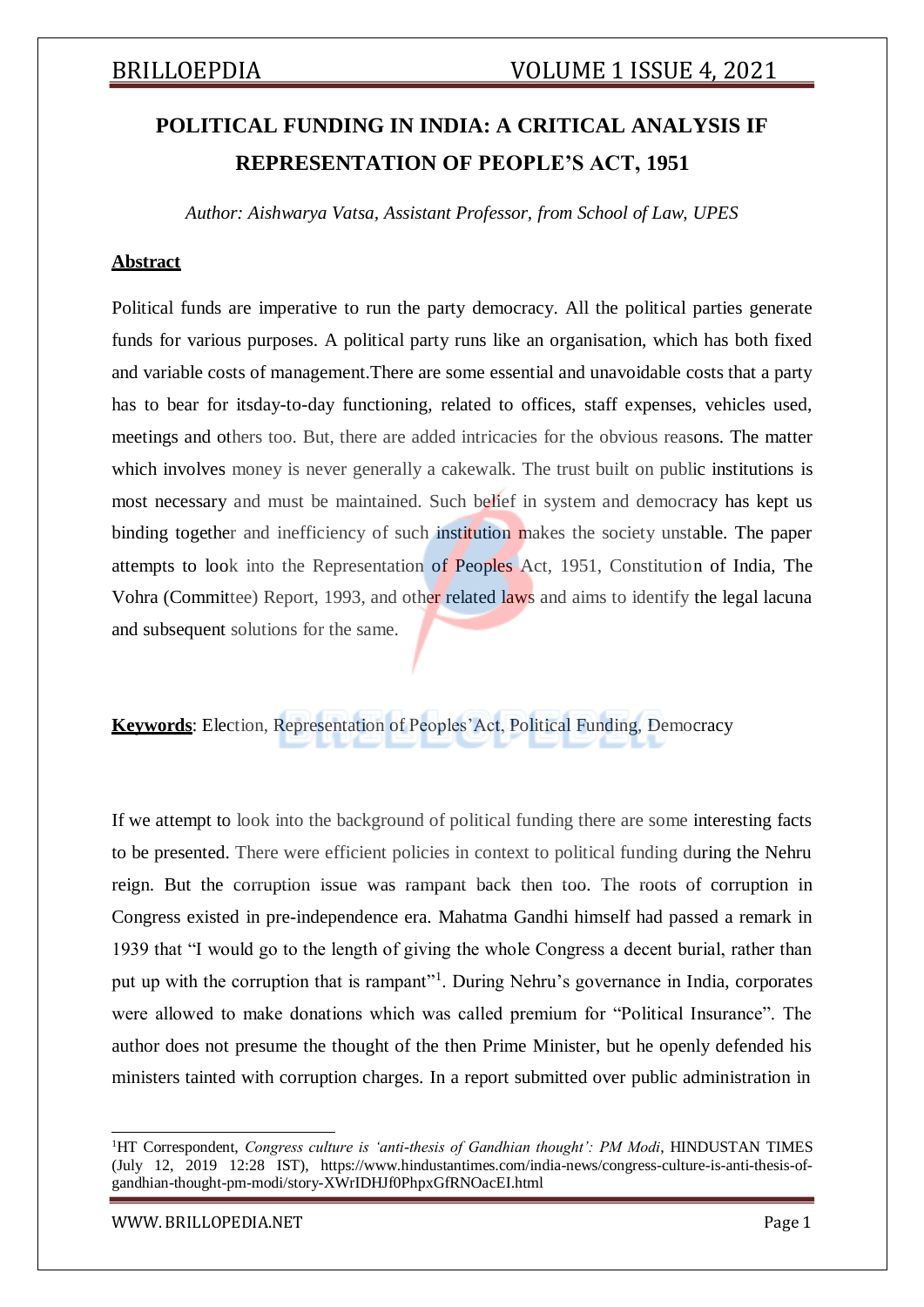1951 by A.D.Gorwala made a snarky remark that- "the government went out of its way to shield its (corrupt) ministers".<sup>2</sup> There was infamous Jeep scandal where wide corruption allegations were levied against V K Krishna Menon in the purchase of Jeeps for the Indian Army. The government not just only defended Menon, but also denied judicial enquiry into it. Menon was shortly appointed as Minister without portfolio.<sup>3</sup> The Congress party enjoyed a sort of monopoly as political giant hence was flooded with funds.

Tables started to turn with the arrival of Swatantra Party in 1959 which had something better to offer. It furnished priority to freedom over equality which shook the foundation of Nehru's socialism. It talked about free enterprise concept and less taxes for corporates. These widened its popularity as it started to get a lot corporate funding as support. This went well till late 60s which made Indira Gandhi concerned about the situation. She in order to confront this problem blocked the way of corporate funding in politics and banned it. Followed by the period of emergency, which is another story to tell. Power makes one corrupt and Congress could not be aloof from it. The license and permit Raj began and hard cash used to play the significant part in congress coffers. The corporates who did not agree were forced to agree to the laid terms by the government. In the year 1985, the then PM Rajeev Gandhi lifted the ban over political funding but the damage was done in the context of development of black economy<sup>4</sup>. Mr Gandhi regime too was filled with corruption and scams followed by MR P V Narshimarao tenure. Post such unfortunate incidents the legislature woke up and realised that there is urgent need for Party funding regulation. The Election Commission had requested some reforms through a proposal in the year 1982 and again in 1986.Before they could implement such reformative measures the V P Singh government had fallen. Butt over the coming years few of the reforms got included in the regulation. The plea of the election commission to include contributions of friends or parties in calculating the ceiling of election expenditure by a candidate was never considered. In 1997, I.K Gujral's cabinet raised the ceiling from Rs 6 lakhs to Rs. 15 lakhs.<sup>5</sup> The candidate had to furnish Expenditure details and these were supposed to be matched with the returns of the parties. This was one of the most significant changes brought during that time. In 1996 there was a Supreme Court judgment

5 *ibid*

<sup>2</sup>Kiran J Prakash, *Political Party funding and Corruption*, LOKSATTA, (December 16, 2005), https:/[/www.fdrindia.org/old/publications/PoliticalPartyFunding.pdf](http://www.fdrindia.org/old/publications/PoliticalPartyFunding.pdf)

<sup>3</sup> *ibid* 4 *ibid*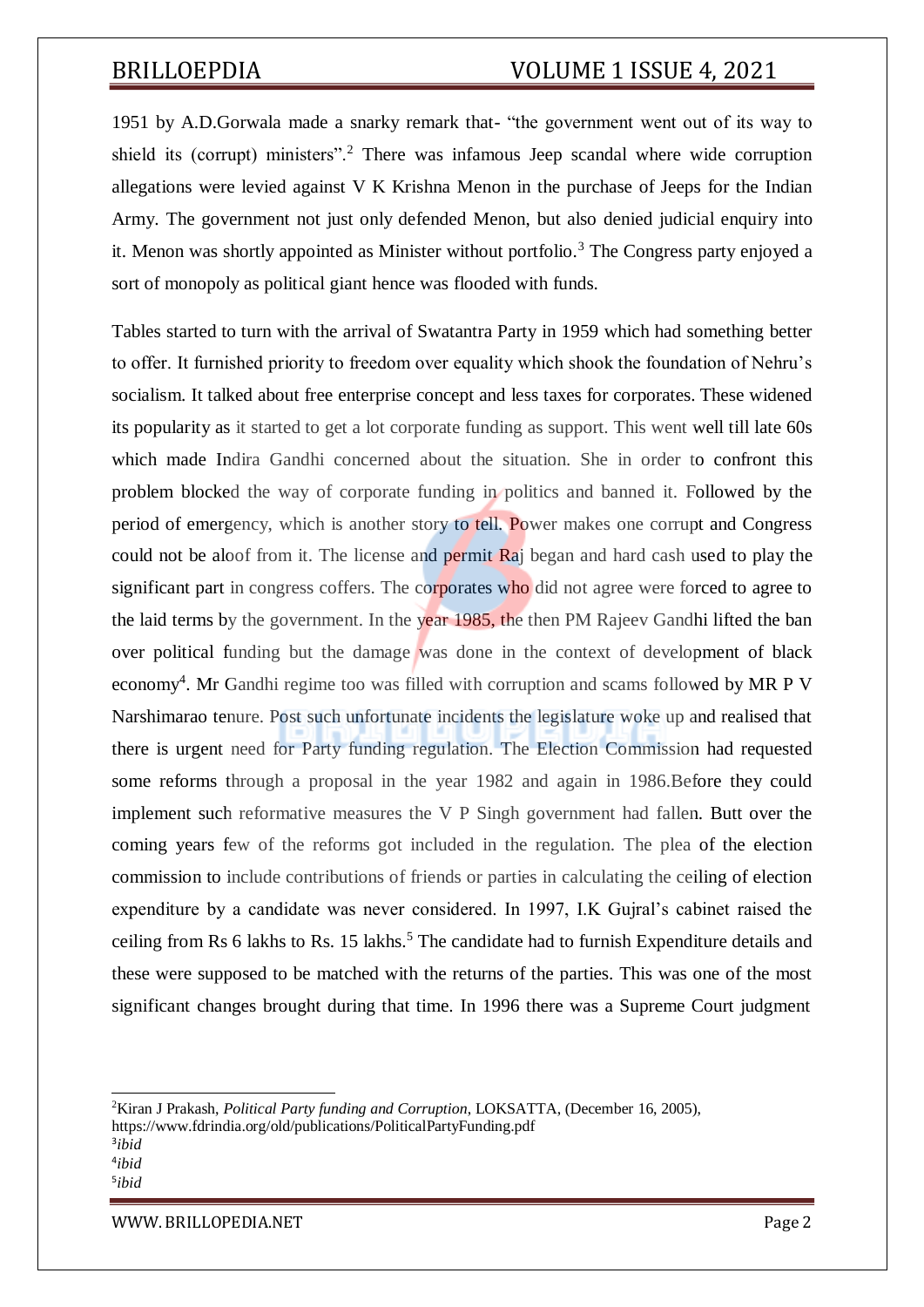under Common Cause v. Union of India<sup>6</sup> that mandated corporates to furnish full details of funding in public domain.

This was the historical background on the matter of political funding. It's not that the governments did not take steps at all. There have been reports furnished by several committees established to look into the domain of electoral reformation. Further, we will discuss the key points of all such committees and their recommendations. That will help us to track down the seriousness of the government to bring about substantial change. Elections are backbone of any healthy democracy because it is the only way we can voluntarily choose our representatives. These chosen people have the most important job in hand, that is, legislation. If this sectionis compromised,the electoral structure might get highly damaged. The Election Commission and Law commission both have expressed their concerns over the irregularities found on the ground as well as legislation put forth.

Various politicians and candidates openly criticise the low threshold of expenditure enforced by law and also demand its revision. These candidates blame Election Commission of India for such legislation in place. But the reality remains different. Election Commission is merely a recommendatory body as far as legislation is concerned. The concerns about such limits are purely dealt by the legislature and government. The fact however is that these limits are fixed by the Ministry of Law and Justice, Legislative Department under the Conduction of Election Rules.<sup>7</sup> It suggests that government is the only entity that can amend such rules and regulations. The political leaders and candidates openly say that due to these limits there is always a sense of intricacy. They claim that the laid limit on expenditure is generally crossed by those contesting the election. Some may argue that these limits are useless in nature but excessive flow of money if not checked would the democratic structure of this country.

Such influence of money was publicly known but it came officially into light after publication of Vohra Committee<sup>8</sup> findings. Mr N.N. Vohra, the then Union Home Secretary, quoted reports from the Central Bureau of Investigation, "An organized crime Syndicate/Mafia generally commences its activities by indulging in petty crime at the local level, mostly relating to illicit distillation/gambling/organized satta and prostitution in the larger towns. In port towns, their activities involve smuggling and sale of imported goods and progressively graduate to narcotics and drug trafficking. In the bigger cities, the main source

<sup>8</sup>The Vohra (Committee) Report, 1993, Ministry of Home Affairs, Government of India

<sup>6</sup>Common Cause v. Union of India*,* JT 1996 (3) 706

<sup>7</sup>Rule 90, Conduction of Election Rules 1961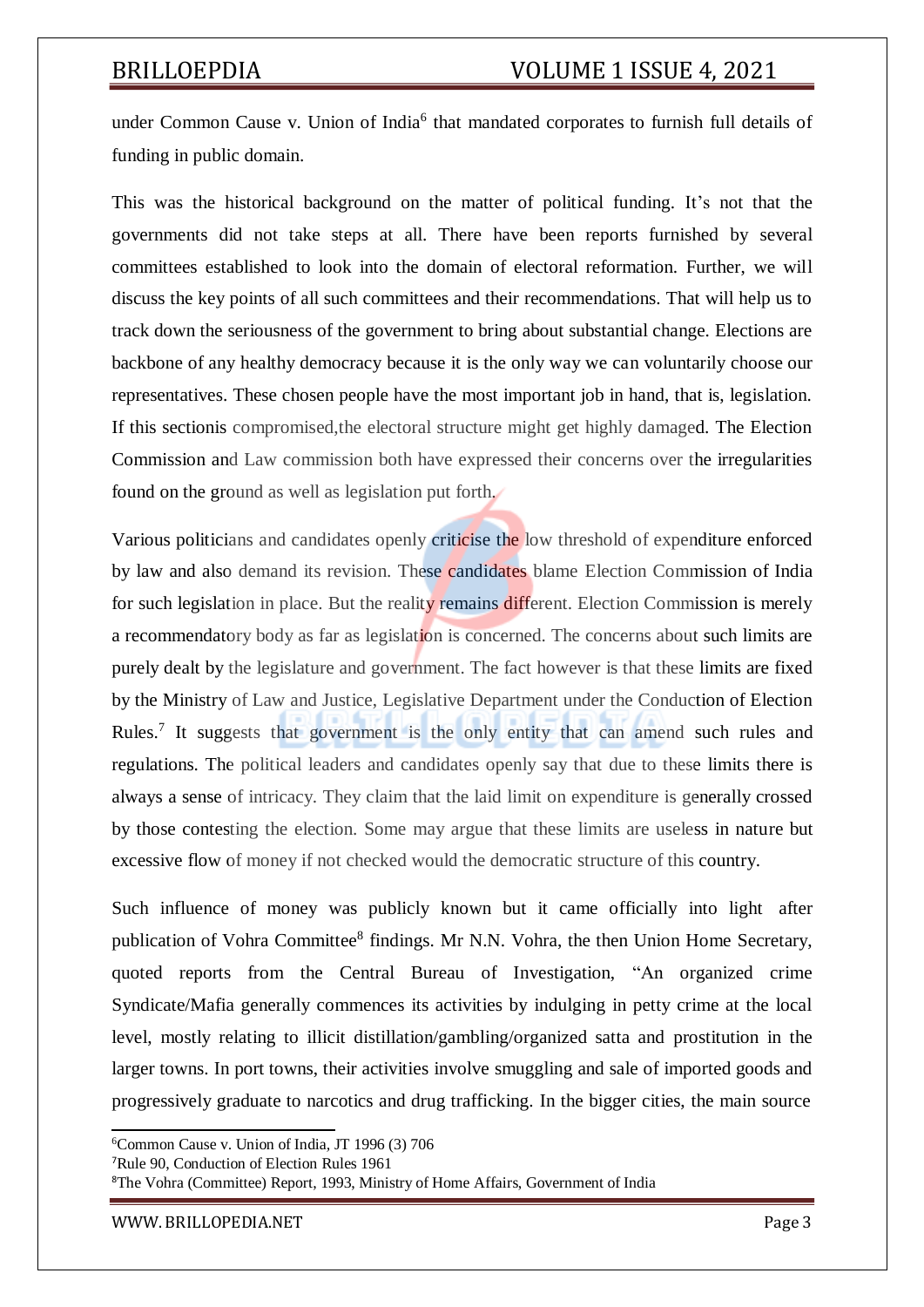of income relates to real estate – forcibly occupying lands/buildings, procuring such properties at cheap rates by forcing out the existing occupants/tenants etc. Overtime, the money power thus acquired is used for building up contacts with bureaucrats, politicians, and expansion of activities with impunity. The money power is used to develop a network of muscle-power, which is also used by the politicians during elections…. The nexus between the criminal gangs, police, bureaucracy and politicians has come out clearly in various parts of the country".

This kind of reports slams the system to the very end. The machineries of state which are supposed to helping in conducting free and fair elections were always in nexus of such illicit people for the reasons best known to them. These kinds of situation make the public helpless and they are forced to vote such candidates who are really not fit for the job. The executive of this country is enveloped by corruption and legislative pressure as there is no strict separation of power structure in this country. There is also a need to curb the high cost of campaigning to provide a level playing field for anyone who wants to contest elections.<sup>10</sup>

Let us look into the perspective of funding by taking into account the related legislation in place. Section  $77(1)$  and 78 of RPA<sup>11</sup> read with rule 86 mandates to maintain the true account of their electoral expenses and also file the same with the district officer in place. The Supreme Court in a landmark judgment of Dalchand Jain v Narayan Shankar Trivedi<sup>12</sup>, held that incorrect maintenance would not attract the provisions of corrupt practices unless the expenditures are within the laid limits. Further in the leading case of PUCL v. Union of India, the court recommended a measure laid down in NCRWC<sup>13</sup> report and stated that, "The Commission recommends that the political parties as well as individual candidates be made subject to a proper statutory audit of the amounts they spend…. At the end of the election each candidate should submit an audited statement of expenses under specific heads. EC should devise specific formats for filing such statements so that fudging of accounts becomes difficult. Also, the audit should not only be mandatory but it should be enforced by the Election Commission."

<sup>9</sup> *ibid*

<sup>10</sup>NileshEkka, Electoral Reforms in India - Issues and Reforms, Association for Democratic Reform.(ADR)

<sup>11</sup>Representations of People Act, 1951, No. 43, Act of Parliament, 1951 (India)

<sup>12</sup>Dalchand Jain v Narayan Shankar Trivedi (1969) 3 SCC 685

<sup>13</sup>National Commission to Review Working Constitution (NCRWC) , 2002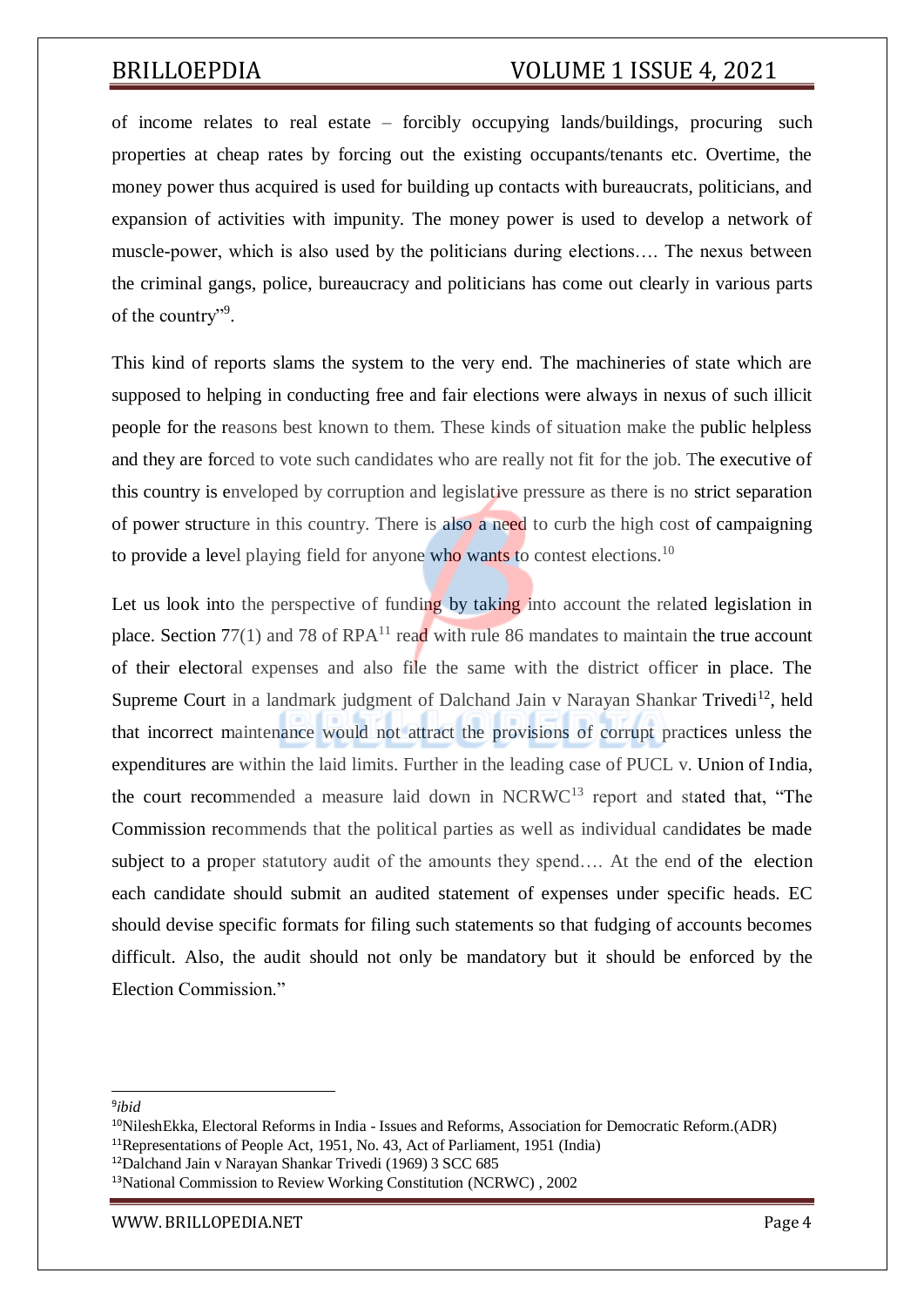As we know that there is absence of limit over expense by political parties for running their desired program, parties must follow the limit laid in section  $77(3)^{14}$  and Rule 90, of Election Rules, 1961 while furnishing financial assistance to contesting candidates for the purpose of election campaigns. These amounts shall only be paid by a crossed account payee cheque or draft or bank transfer, and never by liquid money. As far as auditing is concerned all political parties must maintain appropriate books of accounts<sup>15</sup> which shall be based on the guidelines issued by the Institute of Chartered Accountants of India (ICAI) in order to calculate the party income. These books of accounts must be audited and reviewed by the registered chartered Accountant and must be submitted annually before the stipulated time period. These rules and regulations are put in there for a purpose and these timely audits are compulsory in nature with attached sanctions.

### **Laws regulating disclosure of political contribution by parties and companies**

Section  $29C^{16}$  takes into account the disclosure of funding accumulated by political parties and also mandates every party to furnish an annual report against of all contributions exceeding Rs. 2000, received on behalf a person or company, and submits such report to the Election Commission. If this particular law remain not complied with, the party fail to get entitlement to any such tax benefit against Section 29C  $(4)^{17}$  read with Section 13A of the IT Act<sup>18</sup>. The Supreme Court has observed in the case of Gajanan Krishnaji Bapat v Dattaji Raghobaji Meghe<sup>19</sup> that, "We wish, however, to point out that though the practice followed by political parties in not maintaining accounts of receipts of the sale of coupons and donations as well as the expenditure incurred in connection with the election of its candidate appears to be a reality but it certainly is not a good practice. It leaves a lot of scope for soiling the purity of election by money influence."<sup>20</sup>

Section 182(3) of The Companies Act,  $2013^{21}$  has the responsibility to regulate the disclosure of political contribution on behalf of companies, mandating each company to furnish the total

 $14$ Supra note 11, S.77(3)

<sup>15</sup>Section 13 A, Income Tax Act, 1961, No. 43, Acts of Parliament, 1961 (India)

 $16$  Supra note 11, S.29 C

 $17$  Supra note 11, S. 29 C(4)

<sup>18</sup>The Information Technology Act, 2000, No. 21, Act of Parliament, 2000 (India)

<sup>19</sup>Gajanan Krishnaji Bapat v Dattaji Raghobaji Meghe (1995) 5 SCC 347

<sup>20</sup> *ibid*

<sup>21</sup>The Companies Act, 2013, No. 18, Act of Parliament, 2013(India)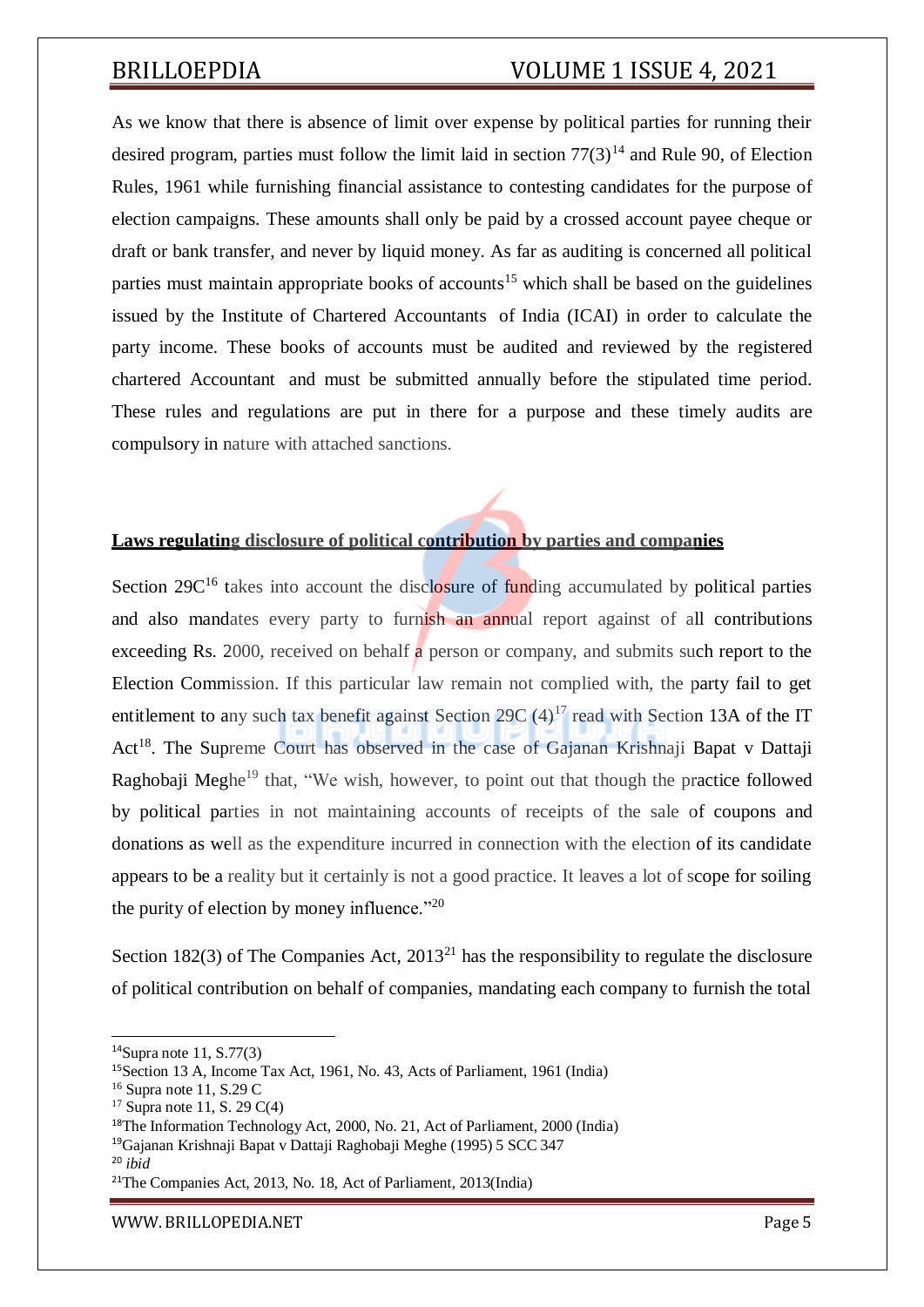sum of its donation, and the also name of the party for which the said contribution is being done, in every financial year in its profit and loss account. Section  $75A^{22}$  of the RPA mandates each and every elected candidate in a parliamentary constituency to furnish relevant details against their assets and liabilities to the Lower House Speaker or the Rajya Sabha Chairperson within ninety days of taking the oath for their seat in Parliament.

These are some of the most significant legislation controlling and putting check on the gross abuse of money power. Although there are legislative limitation capping election expense for a candidates and regulating the furnished detail of donations by companies to political parties, the same is not efficiently governed, either due legislative incompetence, or failure of law enforcement. NCRWC electoral recommendations made a shocking revelation that general expenditure actually incurred by the candidates exceeds twenty to thirty times.<sup>23</sup> In fact, one of the major concerns regarding expenditure and contribution regulation is that the apparently low ceiling of candidate expenditure increases the demand for black money cash contributions and drives campaign expenditure underground, causing parties to conceal their actual source of funds and expenditure.<sup>24</sup>

### **Legislative Irregularities**

There are series of legal loopholes related to election expenditure, which opens the window for corruption. First, and the most significantly, despite the Election and Other Related Laws (Amendment) Act 2003, section  $77^{25}$  of the Act does only cover candidates' not political parties. It is like keeping the monster free and chasing insignificant rat. The political parties are the entities which are making and spending large chunk of money eventually making election hell lot expensive. The provision calls for maintenance of separate account for all the election related expenditure from the date of nomination till the end of declaration. Due to this reason the political parties and its supporters are given free hand to spend on promotion of the party until and unless it is not used to support a particular candidate.

The impact of section 77(1) is clearly visible in the election commission handbook. The Election Commission categorises the election advertisement under three heads.

 $22$ Supra note 11, S. 75A

<sup>&</sup>lt;sup>23</sup>A Consultation Paper on Review of Election Law, Processes, and Reform Options, NCRWC(January 2001) <sup>24</sup>M.V. Rajeev Gowda & E. Sridharan, *Reforming India's Party Financing and Election Expenditure Laws*, 11(2) ELECTION L.J. 226,p. 232-35 (2012)  $25$ Supra note 11, S. 77

[WWW.](http://www/) BRILLOPEDIA.NET Page 6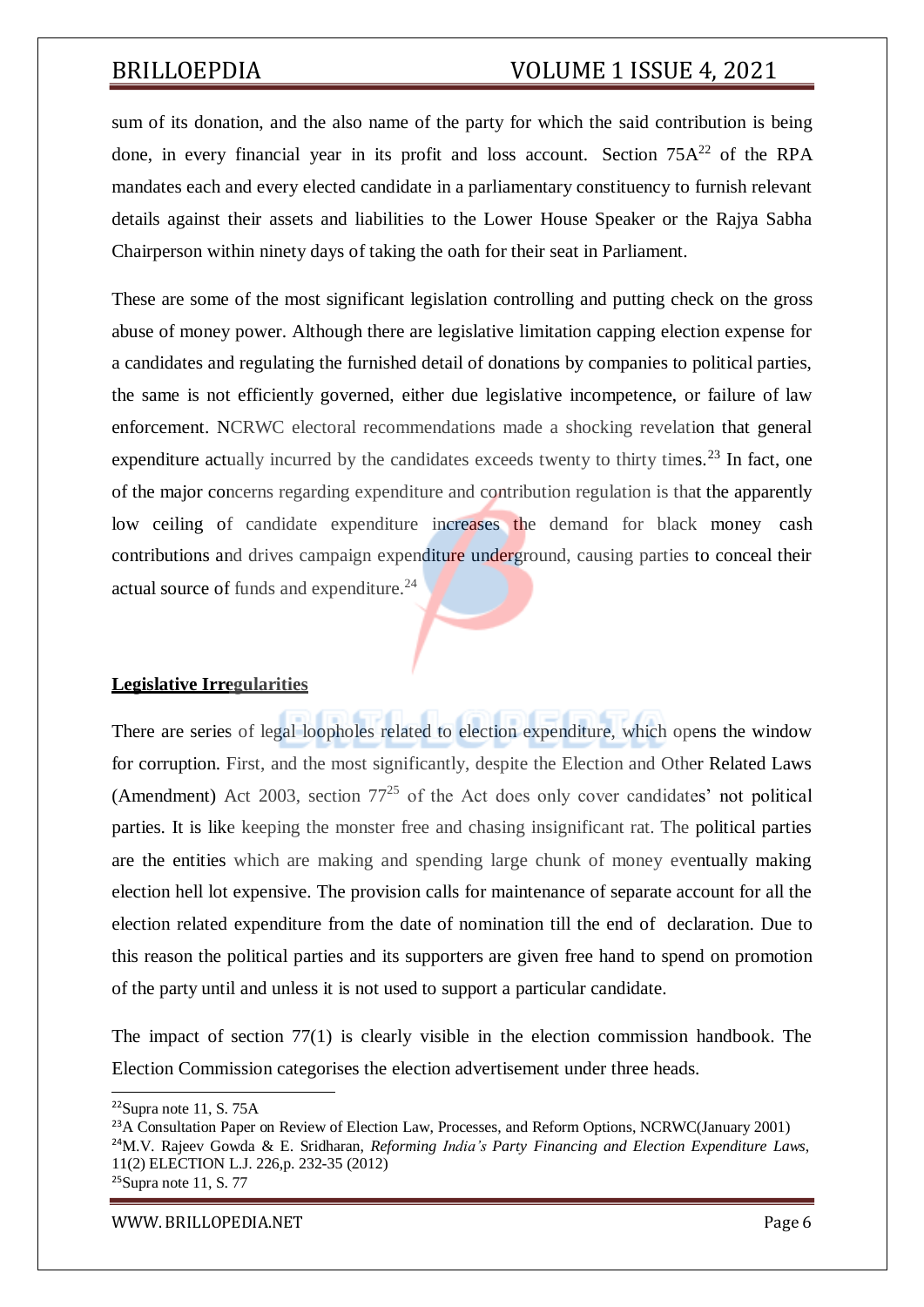- (i) "Expenditure on general party propaganda seeking support for the party and its candidates in general, but, without any reference to any particular candidate or any particular class/group of candidates.
- (ii) Expenditure incurred by the party, in advertisements etc., directly seeking support and / or vote for any particular candidate or group of candidates.
- (iii) Expenditure incurred by the party, which can be related to the expenditure for promoting the prospects of any particular candidate or group of candidates."

According to the rules of Election Commission the first abovementioned instance is does not get included under section 77 but later two points are well covered under it.<sup>26</sup> Secondly the clever party candidates can manage the accounting in such way to adjust candidate's expense as the expense on party leaders in order to avail the exception to section  $77<sup>27</sup>$ . The law states that if leader of the party is travelling through as star campaigner to other parts of territory for the promotion of the party, then all such expense of travel would not be included under the purview of law. The legislature has kept these kinds of loopholes around the law to facilitate itself. If a person is authorised to make law for himself he would definitely unreasonably mess with it in bad way. So did the political parties in power and no one is there to put an objection to it.

The scope of Section 77(1) is not very wide as it extends only from the date of filing of nomination till the end day declaration and thus any expenses made in the left out period do enjoy exemption from any kind of cap or law. Another significant lacuna can be obtained out in section  $182(1)$  of companies Act.<sup>28</sup>For authorisation for donation of political parties there is need of a resolution passed by the board of directors. The decision to donate such huge amounts of funds to the political parties being decided by a bunch of people and not the shareholders is a point of concern.<sup>29</sup> The shareholders are the real owners of the company and there shall be there inclusion in such huge decision making process.

The disclosure laws need further strengthening. Election Commission of India transparency guidelines is a form of toothless tiger with no attached sanction over its defiance. Unlike other countries the political candidates files their return with the Election Commission not online on any website. There is utmost need for people to know about the candidates so that

<sup>26</sup> ECI, Instructions on Expenditure Monitoring in Elections

 $27$ Supra note 11, S. 77(1)

 $28$ Supra note 21, S. 182(1)

<sup>29</sup>SamyaChatterjee, *Campaign Finance Reforms in India: Issues and Challenges*, ORF ISSUE BRIEF #47, (December 2012)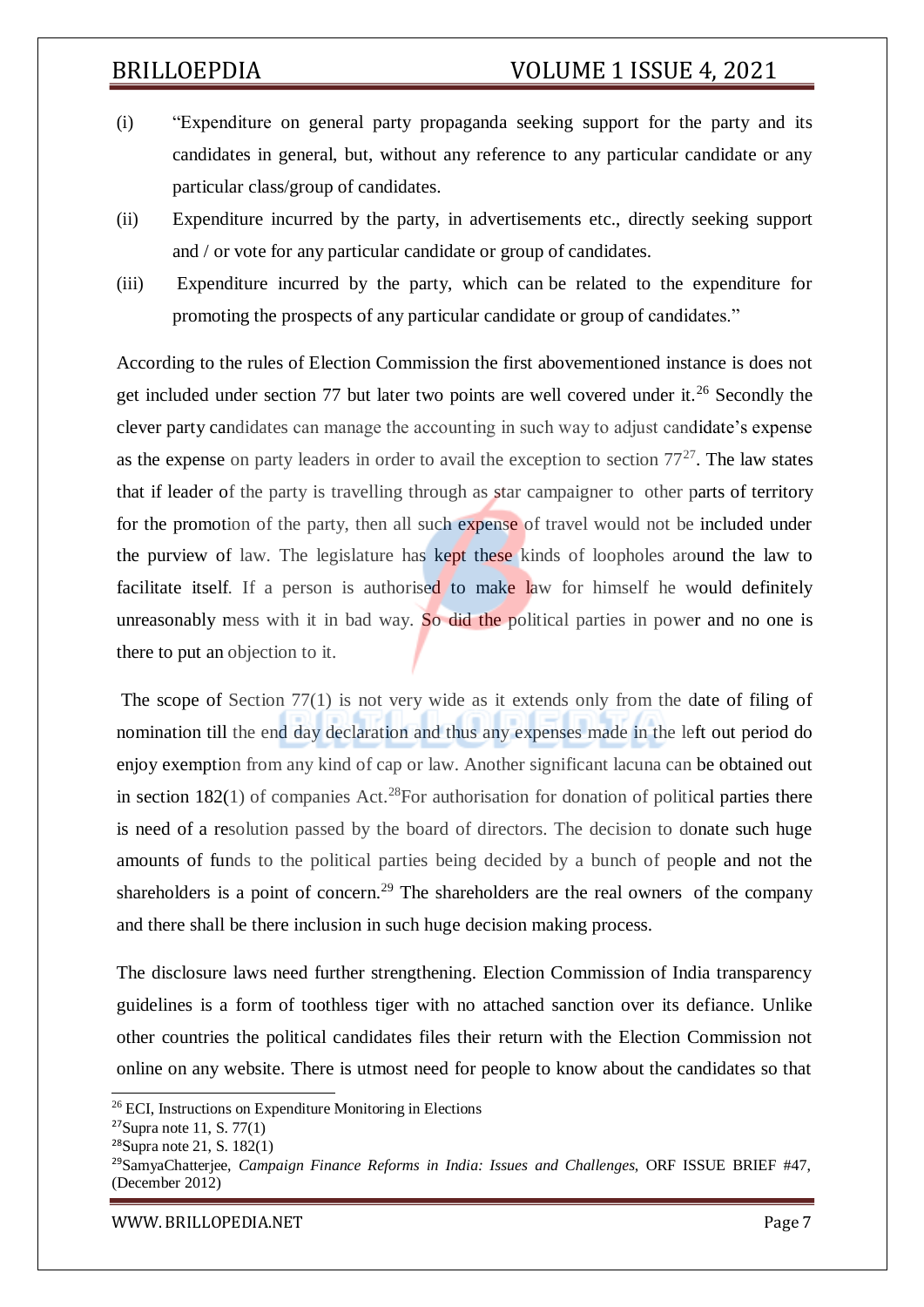they can make an informed decision. This is of utmost importance to bring about transparency in the public domain and inform the voters with the relevant information regarding candidate, donors, and expenditures of a political party.

We must keep in mind that voting is a form of expression that a citizen has a fundamental right to do. A voter has right to elect his or her desired candidate on the basis of his preferred choices. Right to freedom of expression is under Article 19(1) (a)<sup>30</sup> of Indian constitution. It only extends to citizens and natural persons, and corporations have not been considered citizens with free speech rights<sup>31</sup> but shareholders may exercise such right.<sup>32</sup> Hence one can argue that a company does not enjoy free expression to donate politically without the involvement of shareholders. There are other major lacunas in context of recent amendments made in series of laws to facilitate anonymous funding to the political parties. A public Interest Litigation has been filed in the Supreme Court on the matter and verdict is still awaited.



### **Conclusion**

By looking at the laws of different countries there comes a general feeling that why do not we adopt such methods which seriously works on the way to fair election? This is serious question to answer. We must not presume that others nations are managing elections better than us. A law in place does not indicate its being practiced seriously. In the recent United States election there were made credible allegation with big interference made at the end of Russia.<sup>33</sup> This made headlines and lot of debates were done. Despite the laws things do not get in place correctly. The people in power are always mightier and they love to twist and turn legal hemisphere. When we compare different jurisdictions with India, we can very well deduce the positive highlights. Some of the steps could be integrated in our system which could include short period of campaign, complete ban on foreign funding, controlled usage of social media, reasonable limit on corporate donations, limit on political party expenditure etc. All these novel steps will equalise the playing field for every candidate. It is our constitutional right to contest election but absence of equal treatment discourages a normal

 $30$ The Constitution of India, 1950, A. 19(1)(a)

<sup>31</sup>State Trading Corporation v. CTO AIR 1963 SC 1811

<sup>&</sup>lt;sup>32</sup>Divisional Forest Officer v Bishwanath Tea Company AIR 1981 SC 1368

<sup>33</sup>Jonathan Masters, *Russia, Trump, and the 2016 U.S. Election*, Council on Foreign Relation, February 26, 2018https:/[/www.cfr.org/backgrounder/russia-trump-and-2016-us-election](http://www.cfr.org/backgrounder/russia-trump-and-2016-us-election)